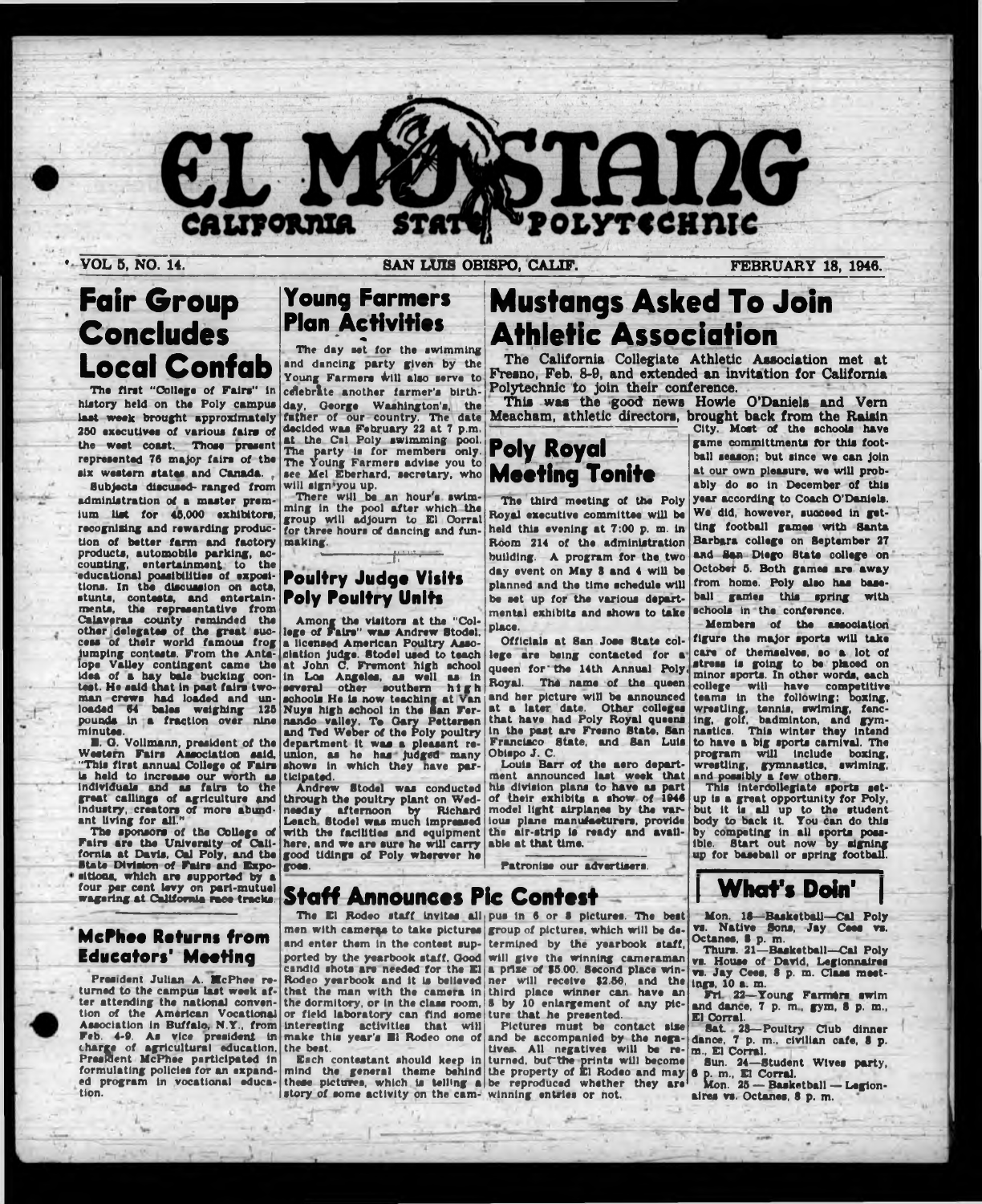# **EL MUSTANG**

Published weekly by Associated Students, California Polytechnic College, San Lula Obispo, Calif. Editorial office, Room 204, Administration Building. Subscription price: \$1.00 per school year In advance; by mall, \$2.00 per school year.

| Leon Garolan                                                     |                  | Editor           |  |
|------------------------------------------------------------------|------------------|------------------|--|
| <b>R. D. Lavery </b>                                             |                  | Assistant Editor |  |
|                                                                  |                  |                  |  |
|                                                                  |                  |                  |  |
| Kenneth Evans <b>Montgommunical Circulation Manager</b>          |                  |                  |  |
|                                                                  |                  |                  |  |
|                                                                  | <b>REPORTERS</b> |                  |  |
| Ted Wales, Shigeki Murasaki, Richard Livingston, Arnold Hoffman, |                  |                  |  |

Ted Wales, Shlgekl Muraaakl, Richard Livingston, Arnold Hoffman, Bill Mead, Frank Gibson. FEATURE WRITERS

Merrill. BUI Roth. Glenn Arthur

\*

#### **It's a Man's World**

**So you were one of those who fought to make the world safe for your loved ones, for your nation, and for peoples scattered throughout all parts of the world. So you fought to make the world safe for democracy eh? What a laugh brother. -**

**Perhaps you too, like your neighbors, are of the opinion** that man is top kick in this universe, and all others found **in hell or heaven are nil. Maybe you're right brother, but let's look at the records.**

**Man was created, we are told, to fill a particular role on a beautiful paradise built for him by a supernatural force or being. From this infinitessimal beginning man rose to be master of all forces, of his own destiny. In our "biology classes we were told that man is an animal, and like all animals, violence, greed, and mania are his characteristic features.**

**The war is over now, and the world lives happily ever after. No one dares to plunge a mass of men into another drastic episode as the previous two World Wars, but twice we have made the world safe for democracy. Twice within** 25 years, have men arisen and led their fellowmen almost to from two and three year old hens in San Luis Obispo. **complete destruction. That can't happen again but it happened twice, and twice people followed them. Where's that going to get us?**

**Frankly brother, to hell! .You mention Russia and you're branded a Communist; mention Italy and you become a damn Dago; mention Palestine and you're a bloodthirsty Jew. That's all right, fellow, just think of yourself and to hell with the rest of the world.**

Yes sir, the world has been saved and righteous living has **replaced all. That's wishful thinking!**

**The answer to our problem was given over the radio. Religion. That's right, everyone is going to get religion and forget that one person's eyes are set on angle, another's hair is black, tfnd that another one speaks with a foreign accent. Little children will all be sent to Sunday school on the Sabbath, ahd for the rest of the six days they're going to learn hate and racial prejudices from their elders. Religion is the answer all right!**

**We who claim to be Christians are going to Bave the world through religion. Everyone from the sinful Mohammedans and Buddhists to the heathen headhunter is going to become Christian to save the world. White churches will be built for the white, and colored churches built for the Negro. Gentile is set agaiftst Jew, white against yellow, and best of all, white against white. That's right folks, step right up and get religion, the salvation of our world.**

**destruction. Now he holds the formula by which he can tion lie in your hands, mister. Use them as you will, you're blow the earth to kingdom come. Do you think he's afraid?**



### **Student Purchases Chicks from College**

California Polytechnic's first 1946 delivery of grade "C" baby chicks was made on January 18 to **Poultry Practices** Douglas Elliott, a poultry student here taking one year's training under the state rehabilitation program. The grade "C" chicks are who'se first year's lay was from two hundred and twenty-five to three hundred and thirty eggs. The sires of these chicks are pedigreed males from dsms and sires dams of over two hundred and fifty eggs. < Douglas hails from Arlington, California, where he hopes to start his own multiplier hatchery when he leaves California Polytechnic

college In June. These chicks are to be used as his foundation stock.

- Of LXUI threats of Hell and Hopes of Paradise!
- One thing at least is certain This Lire flies;
- One thing is certain and the rest Is Ilea;

The Flower that once has blown for ever dies.

' Omar Khayyam

Patronise our advertisers.

**Now you can rest in peace. On Sunday, you can lounge carelessly in your easy chair because the world is going to live in peace forever after. So you believe that eh? Well, you'd better think it over brother!**

Up to a few years ago man was relatively safe from mass vou've preached for years. The weapons of world destruc-**You'd better get busy and practice that brotherly love .L. GAROIAN.** 



Dancing to music by Gil Brown and his orchestra, more than 100 couples filled Crandall Gym last Friday night, where decorations by the Crops club were carried out In a typical Valentine's theme.

From a huge heart suspended in the center of the celling, red and white streamers radiated to the walls, and small red hearts were arranged about the side walls.

A promise of spring was lent to the occasion by sprigs of almond blossoms that were arranged in a trellis effect across the stage and over the guard rail.

During intermission the "Charioteers" octet sang several selections under direction of H. P. Davidson.

A prise award of nylon hose went to Miss Arlene Colwell during the evening.

Refreshments were served from a booth.

Chairman of the dance committee was Ken Holmes, who was assisted by Don Bowers, Eugene Kemper and Laurence Holvey.

# **Students Observe**

The poultry department had a respite from their usual lab grind last week. It was in the form of a field triy to Davis' poultry ranch

Davis Is a former Polylte who took hla studies to heart with good effect. He is now a very successful poultryman; his ranch is situated out near the PGAE sub-station.

The ranch was a perfect example of continuous brooding which was quite a colcidence since that was the topic of discussion by Richard Leach at class time. Davis personally supervised the tour of his ranch and answered all questions. The ranch is an egg ranch, but he keeps his equipment running all year by Tilling In with mest birds.

CHARIOTEERS ENTERTAIN .

The "Charioteers" put forth with more sweet music last weak when they entertained the ladles visiting the "College of Fairs." Selections Included: "Oh Honey," "Jean,- Graceful and Easy," "Evallne," and "Ol' Camp Meetin. "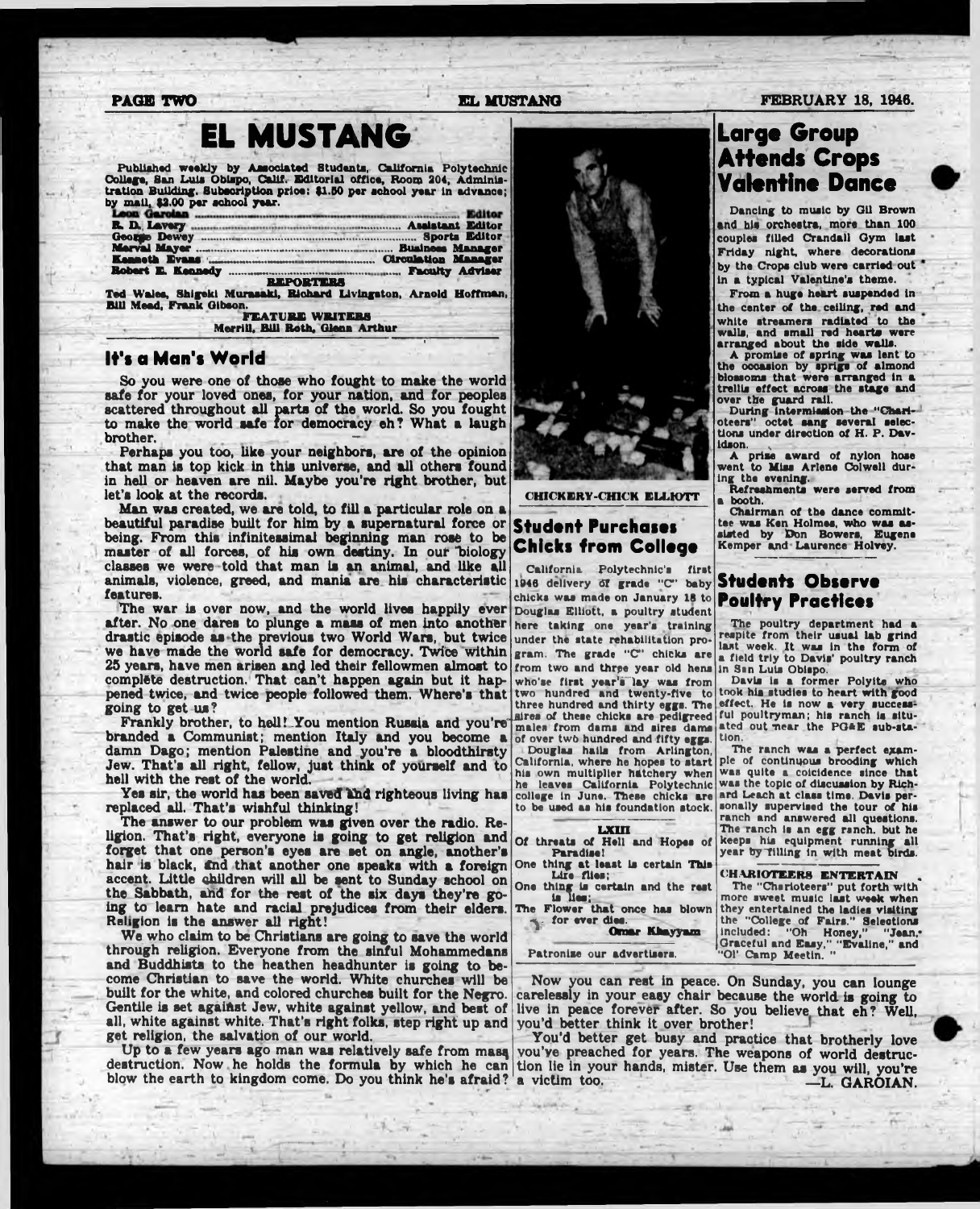### **FEBRUARY 18, 1946. EL MUSTANG PAGE THREE**

# **| Sports Roundup |** By BILL BOTH

Now that the population has increaaed here at Poly, maybe we can get an Intramural tournament rolling. This la one of the best stunts I know of to create a keen er type of spirit and moral. At

the present time, this institution ' could use a booster 'Shot in that department

With five dorm teams and a faculty team, we already have a good start. Incidentally, don't sell our faculty short as far as ath- . letica go, some of those old tomatoes are.still ripe. Such sports as basketball, softball, swimming, tenpis, ping pong, and others will be available. If you are interested in any intramural activity, con-25 cents. tact either George Dewey or myself in Room 204.<br>Hoop Notes

#### Hoop Notes

 $\mathbf{v}$ 

As you probably noticed on this page, Poly lost its first game In the city league series last week. All week long fellows have been wondering what has happened to our team. Well, we lost a game. Our boys were Just a little bit too over-confident and as result blew sky-high. But the world didn't come to an end. We are still in first place. It was Just a bad night .that's all.

When Wednesday night came along, the blue chips were down and, the hoopmen from Poly knew it, too. They played a much better brand of basketball, keeping alert and playing hard all the time. as a team. That factor was de game.



# **Bearded Marvels To Invade Mustang's Hoop Domain**

Poly plays hots to the Israelite House of David basketball team next Thursday, February 21, at 8 p.m., in the home gym.  $\blacksquare$ 

This squad was organized in 1937 and up to 1942 when ail of the men went into the service they had played 560 games losing only 102. All but one

have returned and they should have returned and they should **Ags, industrials**<br>put on a prety good show. When **Ags, industrials** they combine baseball with basket-**Splash Contest** ball and run- football plays their opposing teams are usually in for a bad time. One curiosity about these boys is that they are all bearded.

Students with Cal Poly student body cards will be admitted for

Another plug for Mr. Arthurhe seriously needs some capable assistance in his big task as El Rodeo editor. Anyone who has any time or any talent is welcome. In fact you could even learn on the job.  $\qquad \qquad \ldots$ 

**FORD MERCURY** Authorised Bales and Service **DEKE THRESH** 1101 Monterey St. Phone 102 noon 'from 4:15 to 5:16. Doesn't It seem odd not to see that "navy blue" around the campus anymore? Once more, Poly looks Just like a civilian school.

> **Kuppenheimar Clothes** Florsheim Shoes **Arrow Shirts Dobbs Hats**

the *gym.* Practice is every after-

*1*

*(* -

# **Poly Takes Beating; Pulls Fast Recovery**

The Legionnaires showed Poly a bad time last Monday on the hardwood by tipping them 30 to 26, breaking their undefeated record. Looking good on set shots, Wineroth pulled ahead to take high honors by scoring eight tallies. Moore and Arthur also stood out making seven and five points respectively. Sweatt seemed out of style, having a hard time finding the basket.

In their old form again, Poly trounced the Native Sons, 47 to 82, Wednesday evening. In the first few minutes of play it was doubtful who would take the lead, but the combination of Moore and Arthur proved too atrong a match for the Sons and Poly marched ahead. Again Arthur and Moore scored high, making 15 and 17 points.

**For the Best In Drug**







*Until 10 p.m***.**



Thingh